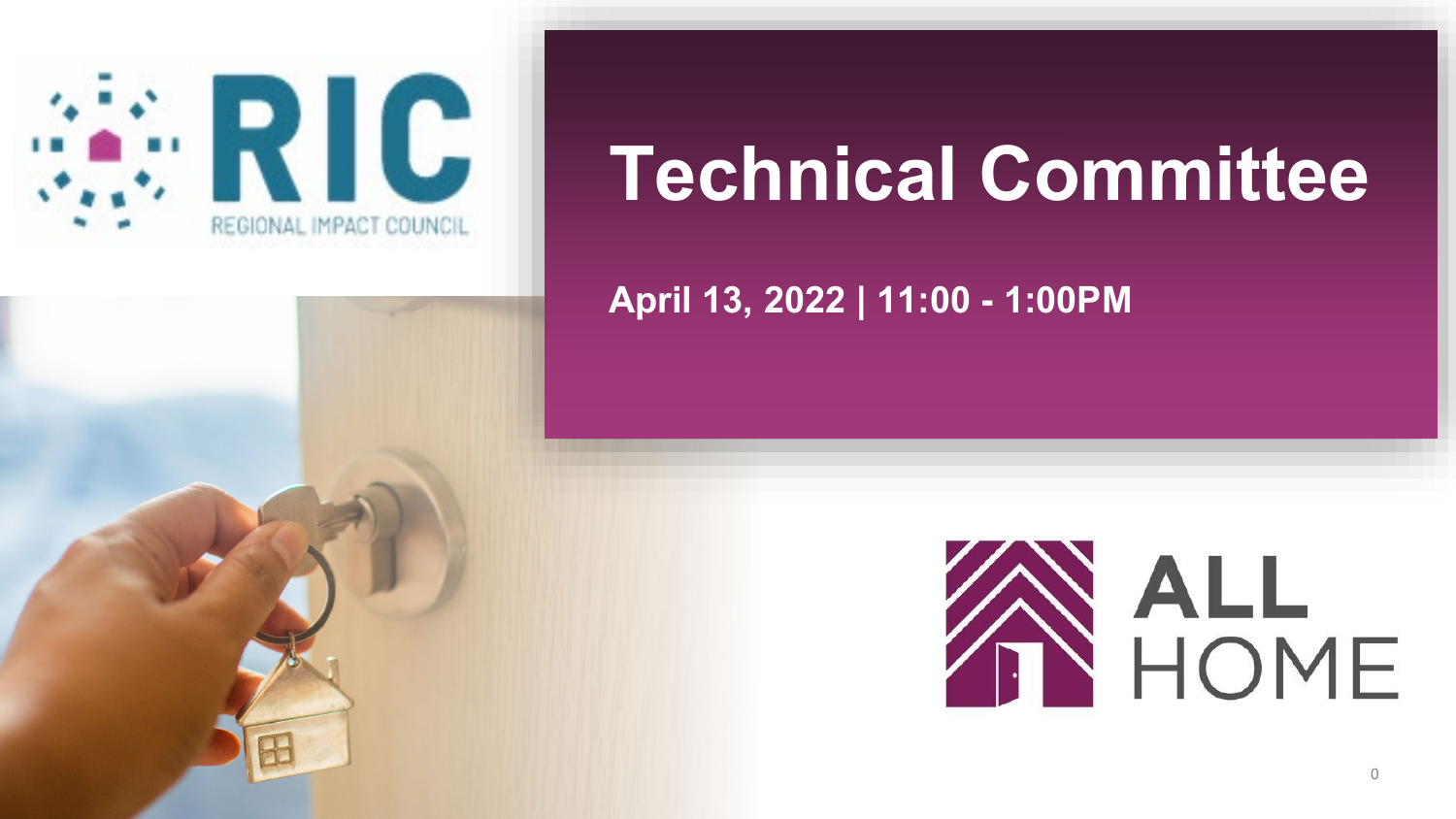## **Objectives of today's Technical Committee Meeting**

Review new strategies and ideas to move forward on the RAP goals and local planning efforts

Learn about the take-up rate of safety net benefit programs and how this influences our work in the Platform for Change

1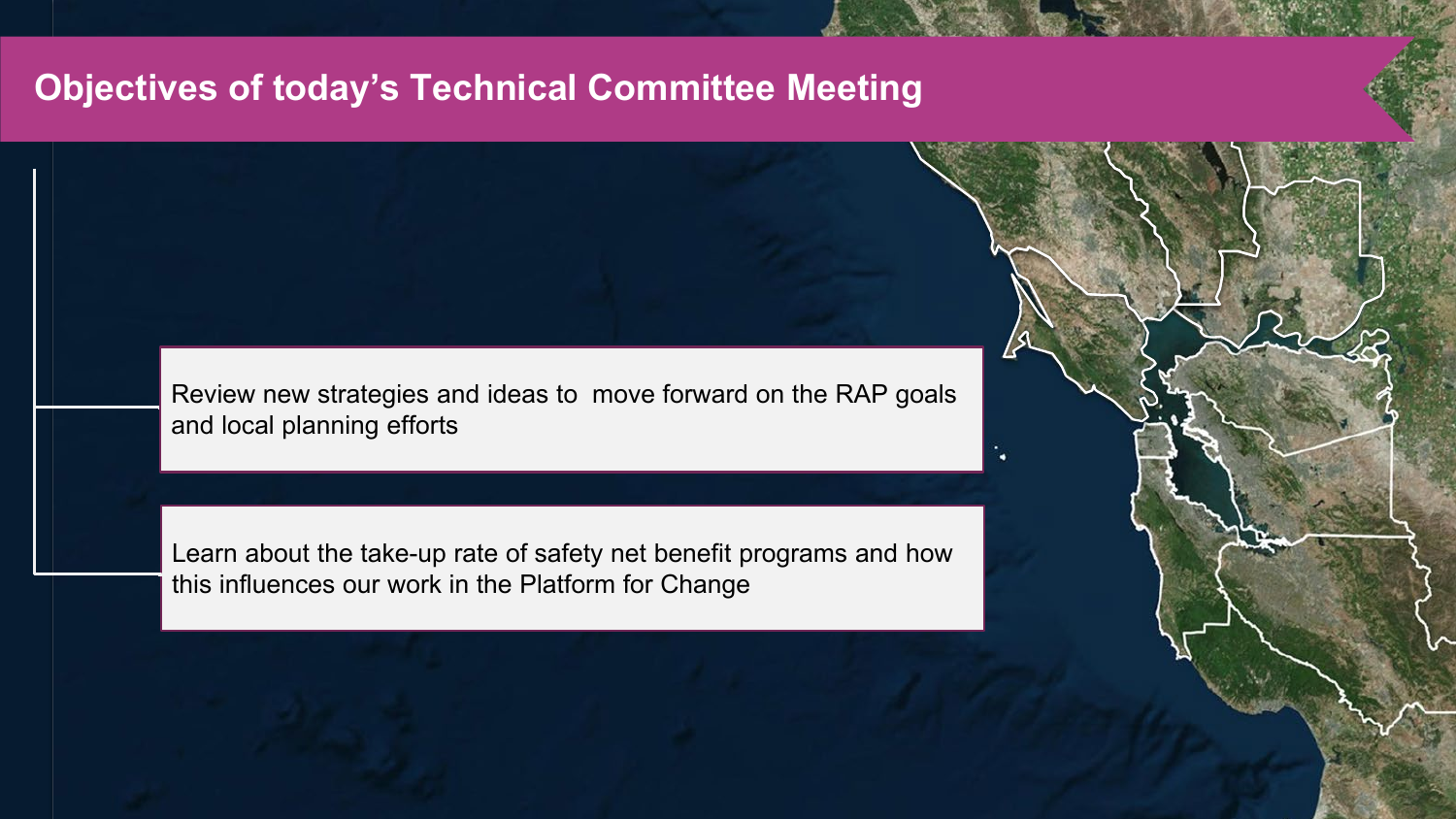

| Welcome                                                                                                                        | 11:00 AM - 11:05 AM     |
|--------------------------------------------------------------------------------------------------------------------------------|-------------------------|
| <b>Regional Action Plan</b>                                                                                                    | $11:05$ AM $- 11:40$ PM |
| • Year in review & lessons learned<br>Looking ahead<br>Core elements for RAP implementation                                    |                         |
| Group breakouts                                                                                                                | $11:40$ PM $- 12:00$ PM |
| <b>Break</b>                                                                                                                   | 12:00 PM - 12:10 PM     |
| <b>Platform for Change</b><br>Looking back, Looking ahead<br>Safety net access and take-up rate<br><b>Safety Net Big Moves</b> | 12:10 PM - 12:55 PM     |
| Close and next steps                                                                                                           | 1:00 PM                 |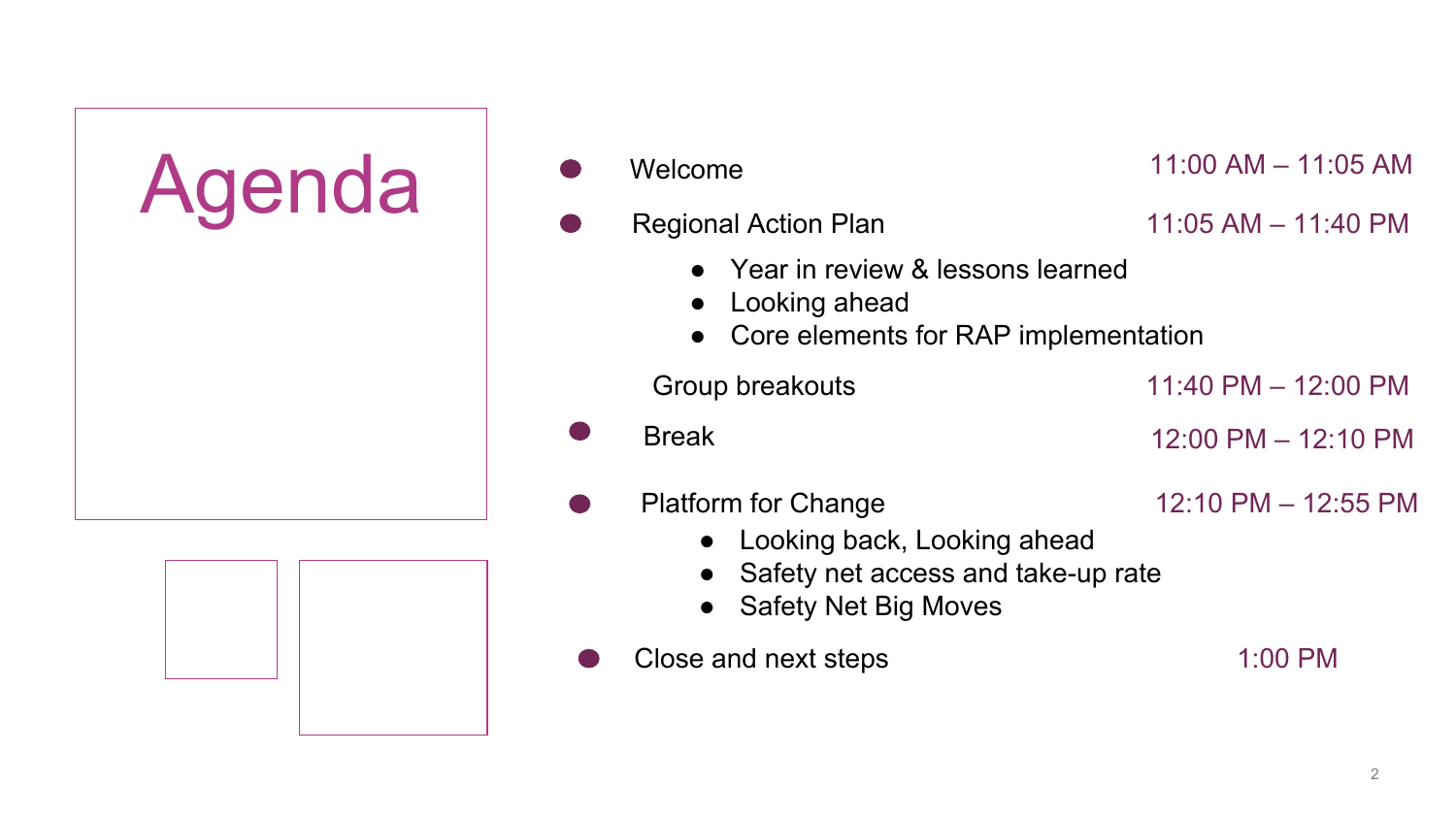Our comprehensive response to the emergency crisis in the last year





2021 2022

3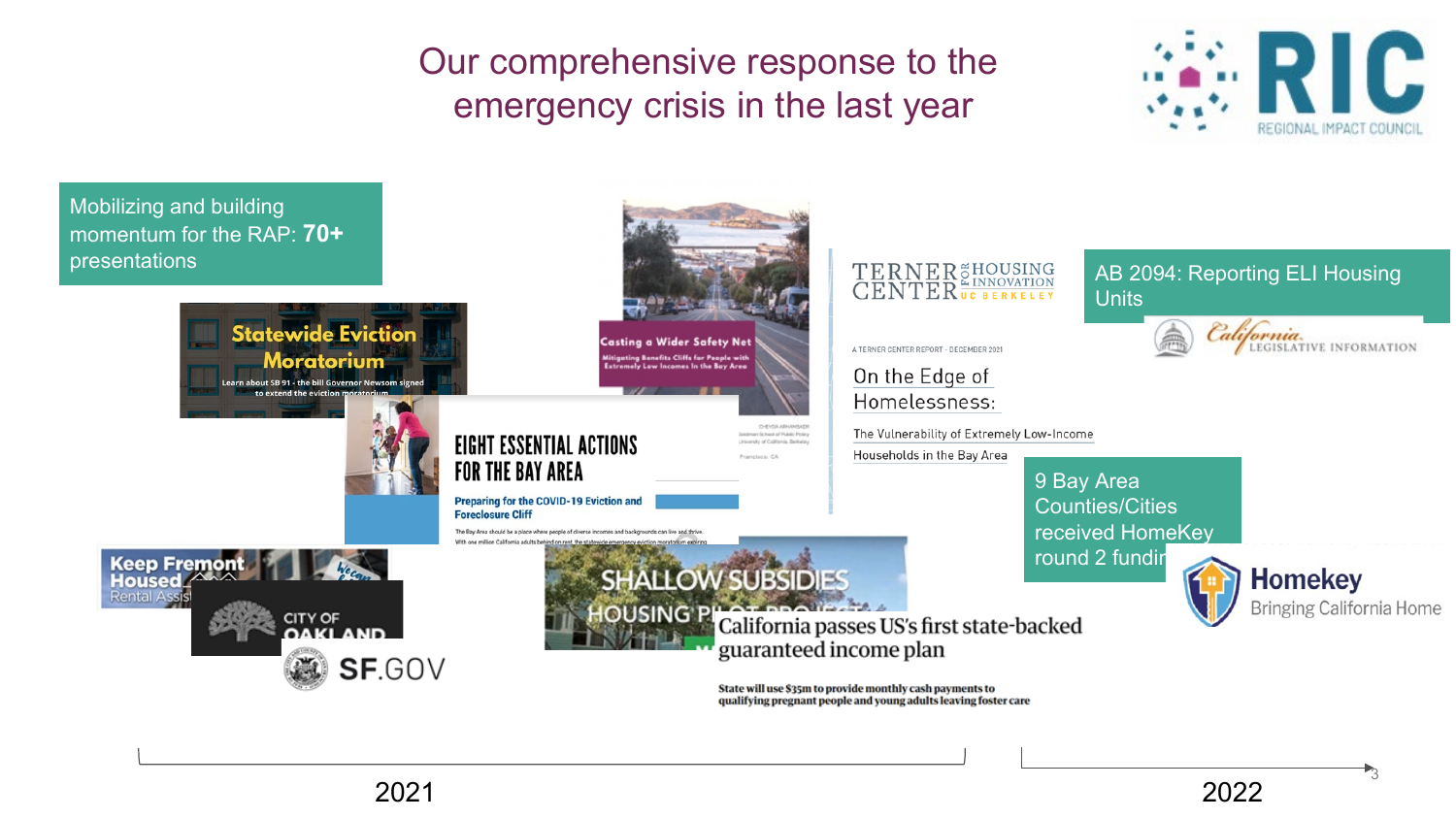## What we've learned



Need more expertise and knowledge to advance some of the RAP elements

Build more support from key stakeholders and strengthen political strategies

Define and create clarity around interim housing models



Increase regional communication to lift up accomplishments and innovative solutions



Invest and build more holistic prevention efforts using best practices for prioritization

Understand where the funding sources are helping and can be applied to work towards concurrent investments in interim, permanent and prevention solutions

We need better data and accountability to our goals by establishing a strong foundation of support

### Roles

### **All Home**

- Build advocacy, fundraising, and movement building efforts
- Engage more stakeholders
- Arm counties with implementation toolkit

## **Technical and Steering Committees**

- Drive discussions and plans in jurisdictions for simultaneous investments in 1-2-4 framework
- Advise, guide and advocate for policies and resources
- Build regional partnerships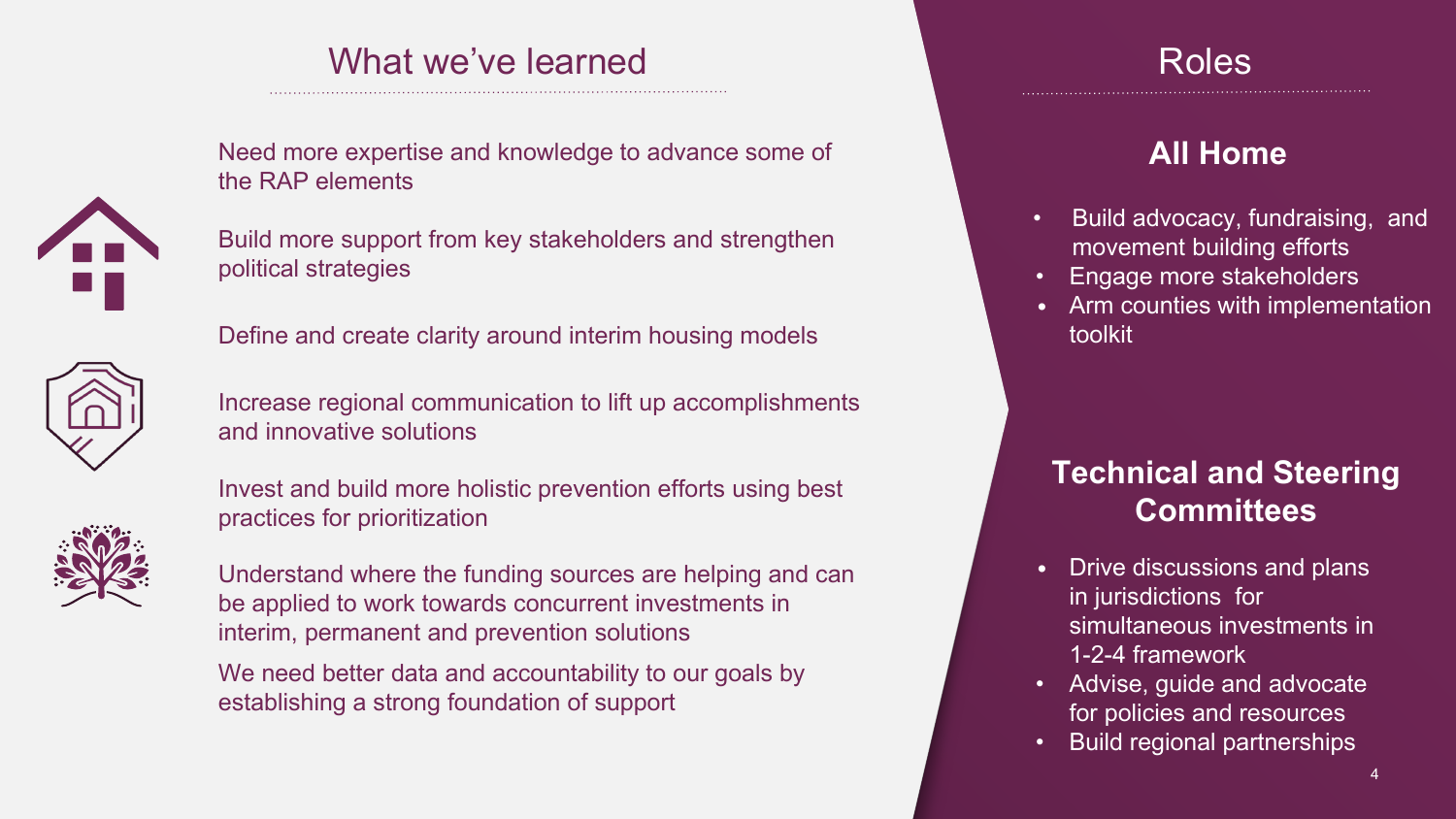Where we're headed | All Home Solutions Library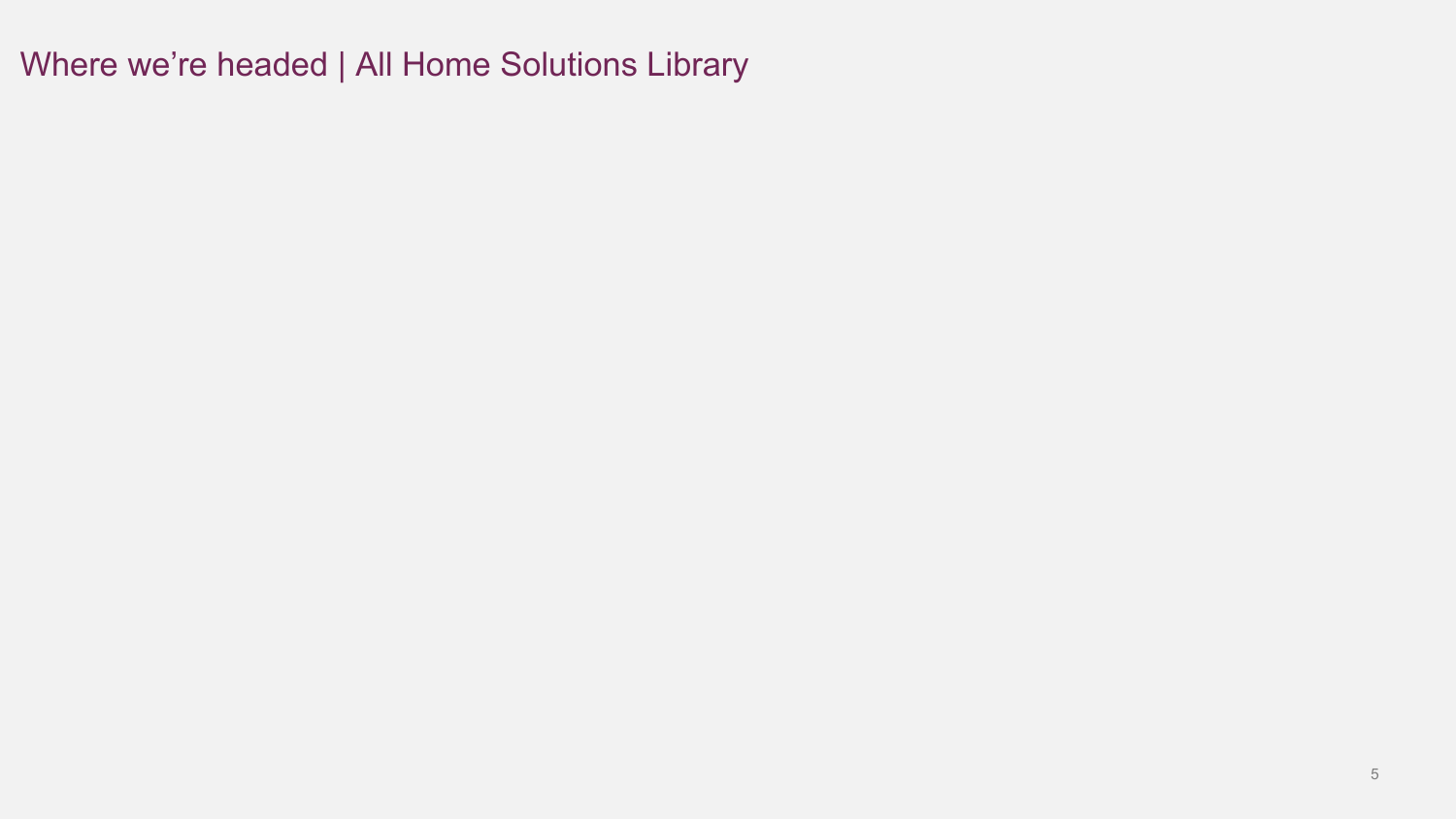## Solutions Library: Next steps

- Explore: **allhomeca.org/solutions**
- Suggest additional solutions (supporting links, descriptions, contact info welcome).
	- Send to Edie or Diana: [eirons@allhomeca.org](mailto:eirons@allhomeca.org) [dorozco@allhomeca.org](mailto:dorozco@allhomeca.org)
- Suggest improvements to the site
- **Don't share it broadly yet!**
- Coming soon:
	- More solutions
	- Public launch
	- Blog posts from All Home about interim housing (first installment of 1-2-4 series)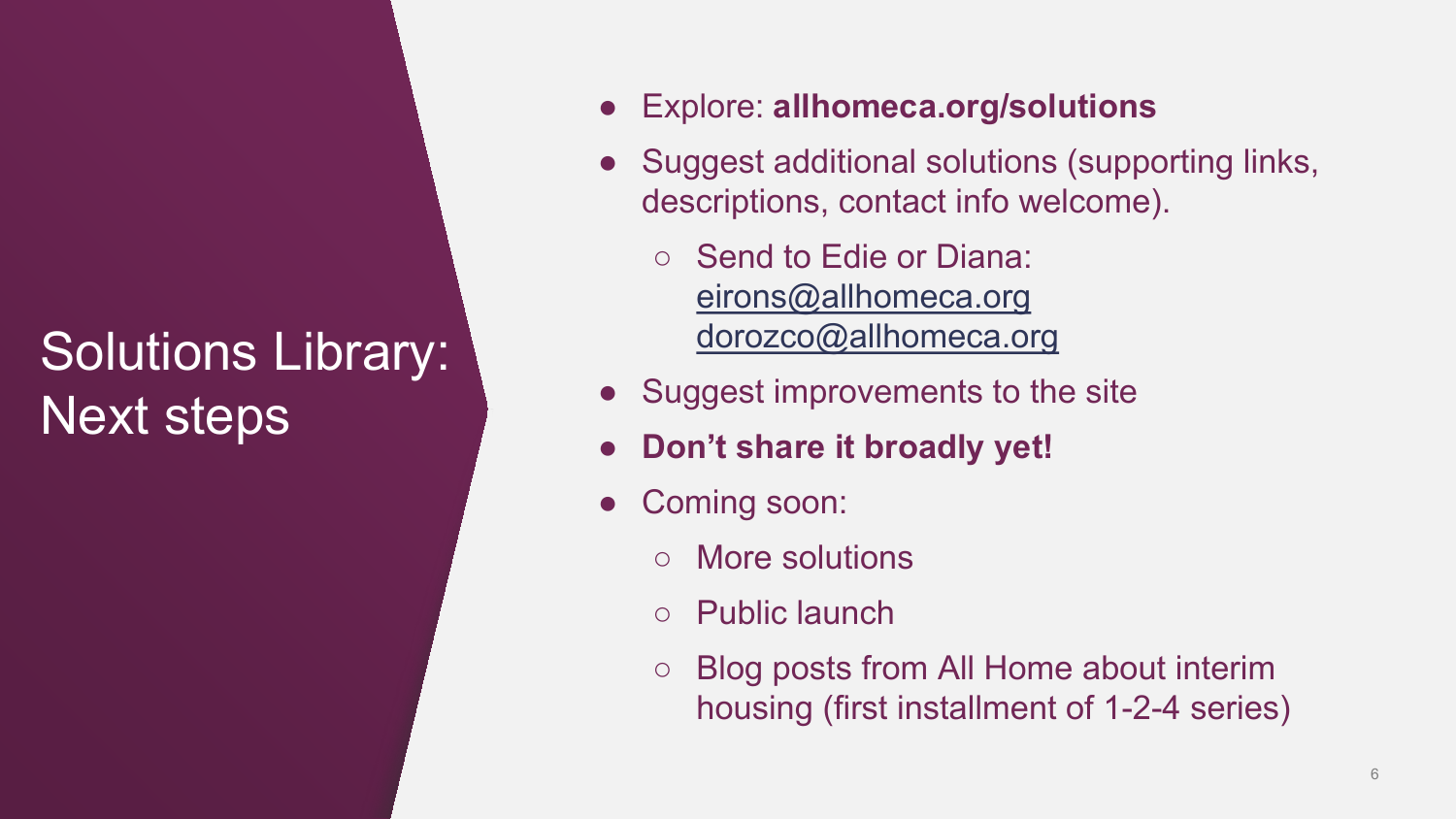## Where we're headed | Accelerating RAP Implementation With Each Jurisdiction

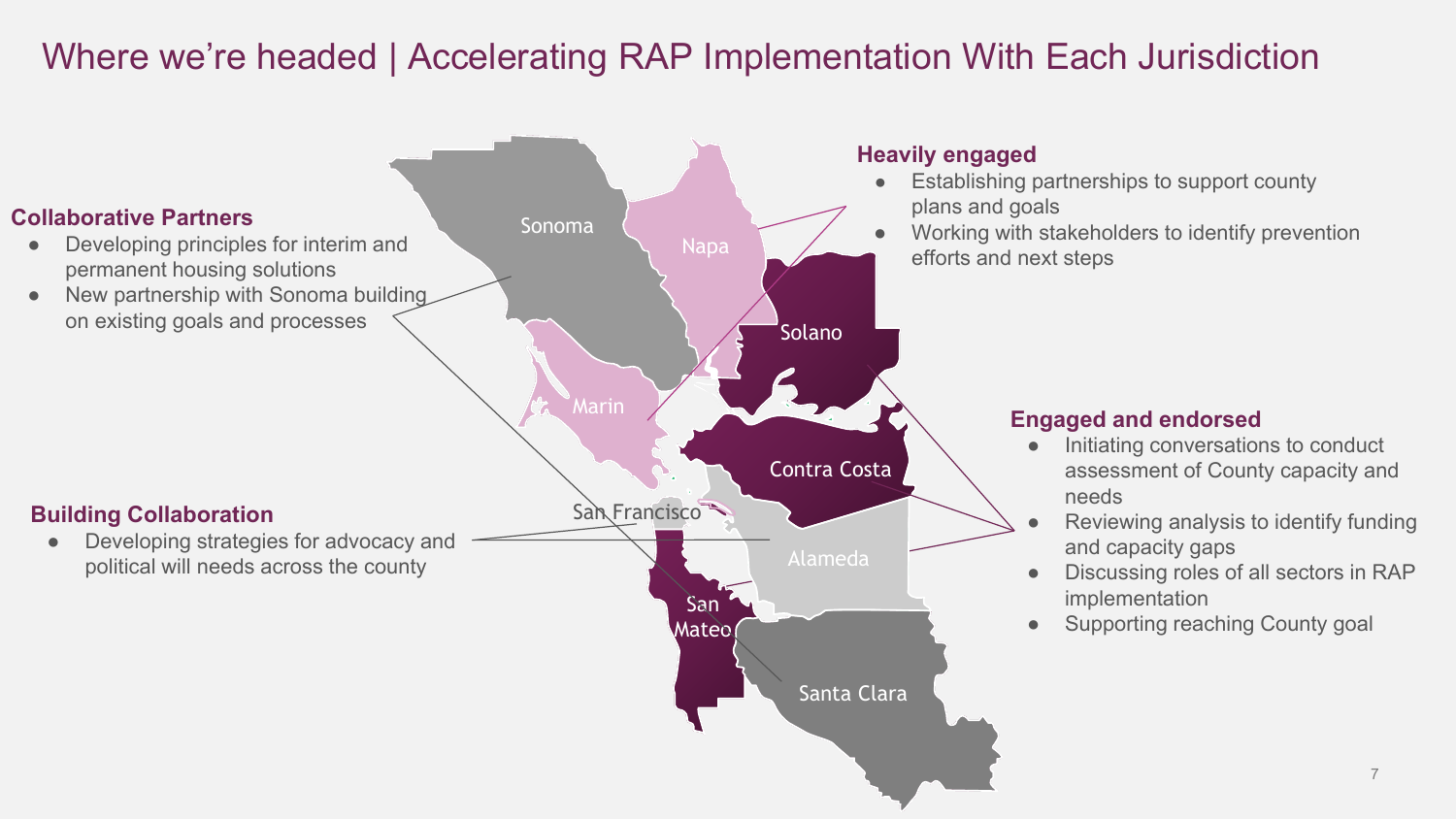### Core elements to RAP implementation

**Purpose:** Provide a clear resource that outlines what core elements are needed to move forward the Regional Action Plan and local planning efforts

**Why:** Working on mobilizing the RAP the past year we've had a lot of opportunities, challenges and feedback leading us to think about this framework and what is really needed to move forward on regional goals

**Goal:** Develop this framework and build it into a tool for jurisdictions to monitor their goals to prevent and end homelessness in their communities and have the ability to customize these elements to jurisdiction needs

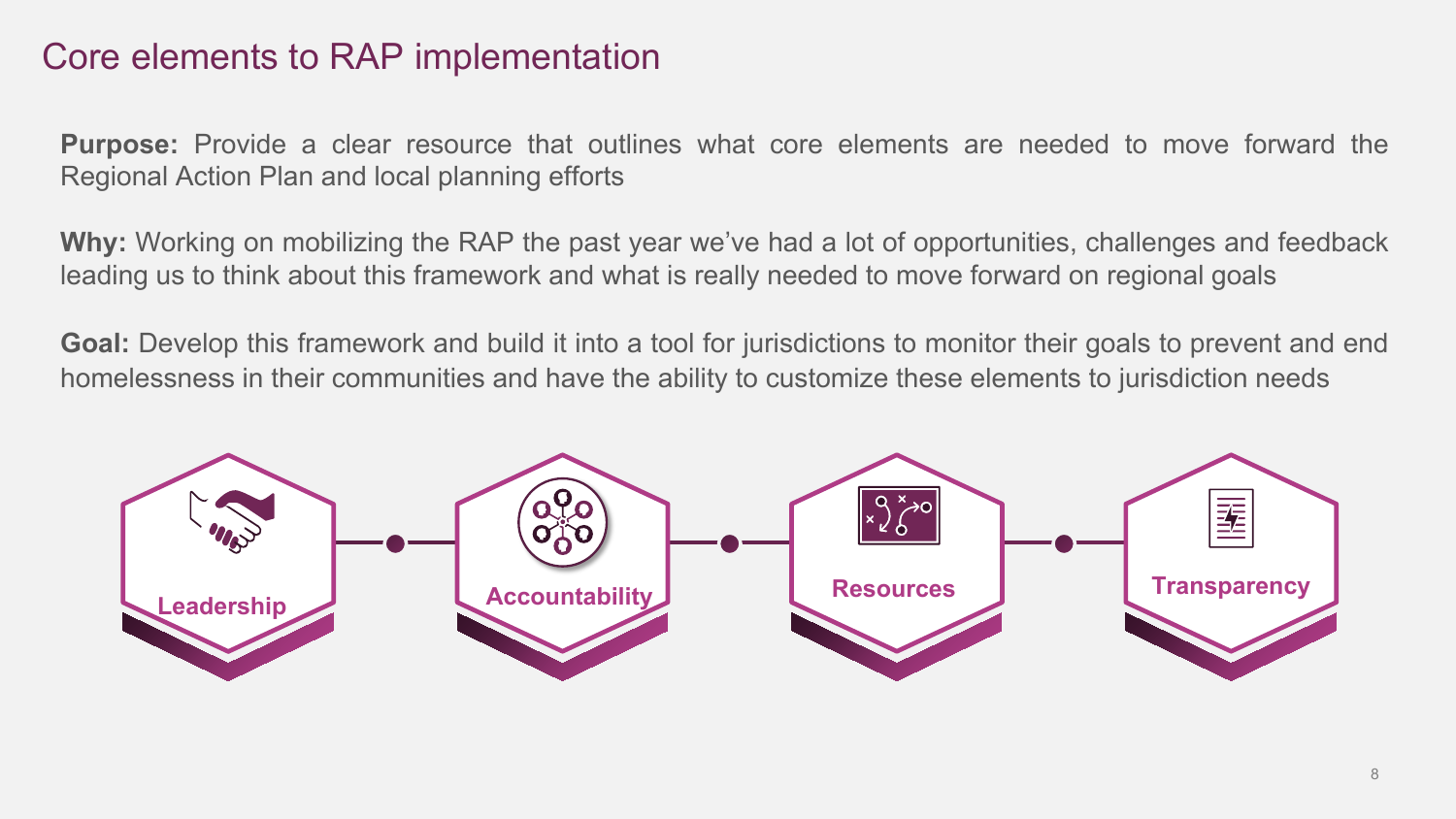

**Leadership Accountability**<br> **Accountability**<br> **Accountability** ● How do we measure or evaluate whether the legislative body of a local government maintains the leadership or political will to prevent and end homelessness?



When thinking about the structure and staffing of a city or county (e.g. legislative body, executive, department heads, nonprofit/private partners and service providers, etc.), what role should each stakeholder play in an accountability system?



● Are there opportunities for improvement in how counties, cities, service providers, and other stakeholders collaborate on financial planning to fund housing and homelessness goals?



● How do we measure or evaluate whether a local government is transparent in managing and implementing its housing and homelessness plans?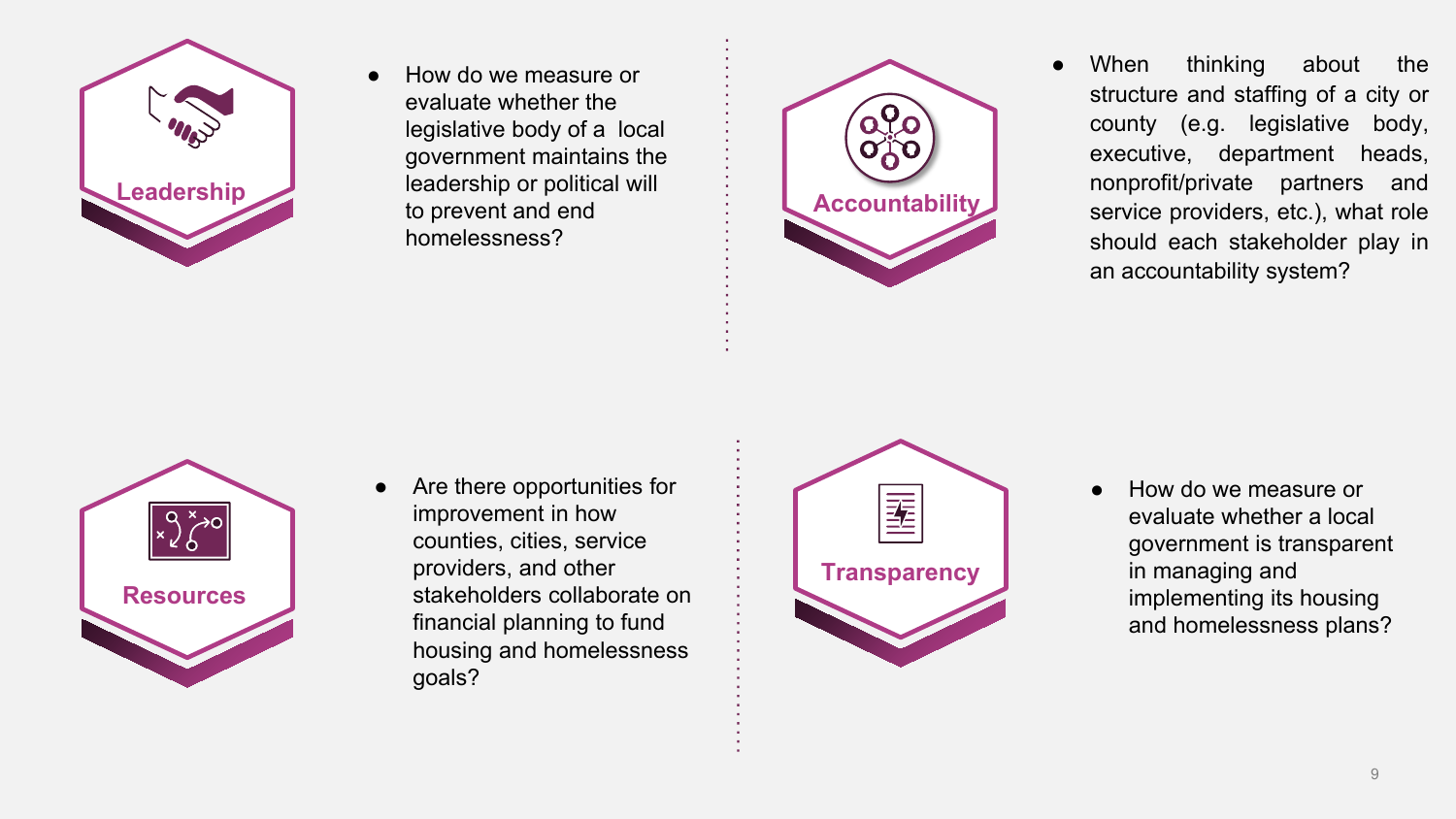## Group Breakout

- 1. Breakout into 3 groups
- 1. Each group will review the four elements and discuss:
	- 1. How do you define these four elements?
	- 2. Do these make sense are these the core elements?
	- 3. What's missing what more is needed to ensure a structure that can drive forward the RAP goals?
- 1. Pick one spokesperson from the group to report back 1 main takeaway from the discussion
- 1. Time: 15-20 minutes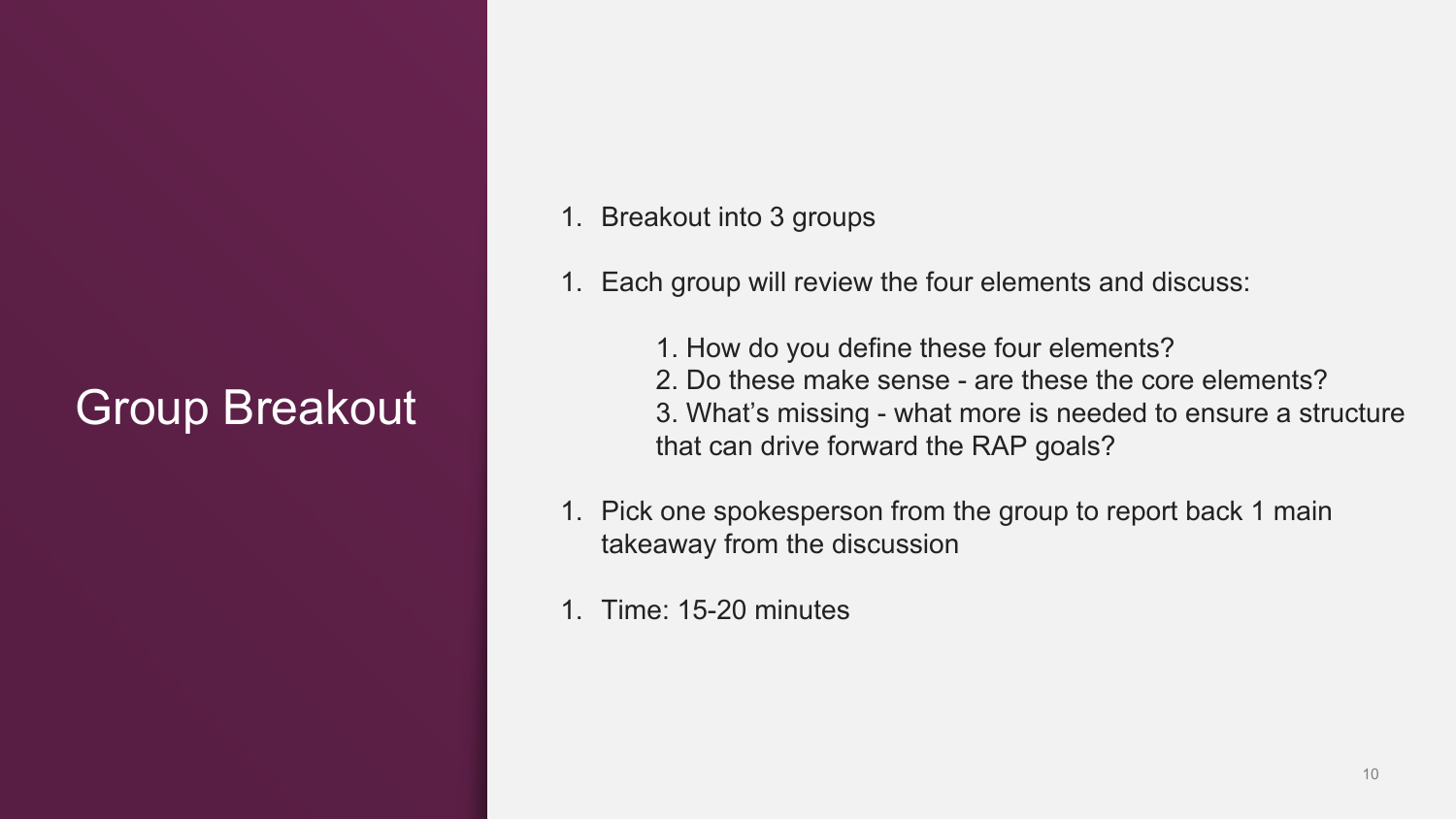10 min. break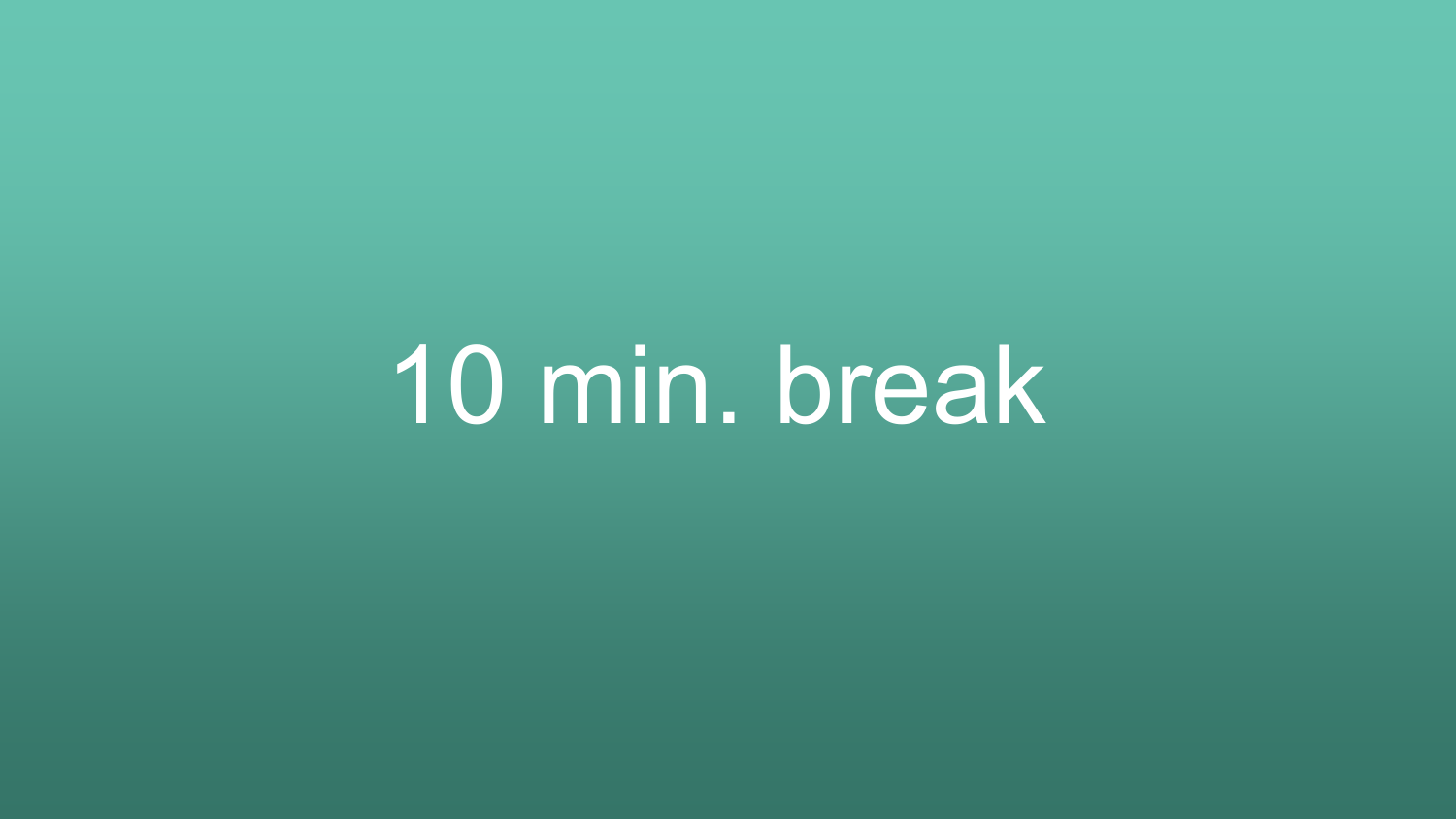



#### HOUSE & STABILIZE

Address the region's unsheltered homelessness crisis by ensuring that our lowest income residents have safe, secure housing and the services needed to heal

Prevent homelessness for those most at risk to stop the inflow

PREVENT



#### **THRIVE**

Address the stark income/living cost disparity for lower income workers in the Bay Area. Focus on employment, economic security, and social mobility

**Regional Action Plan** to reduce unsheltered homelessness by 75% in three years, responding to the immediate need **today**

**Platform for Change** to address **structural and systemic** barriers and centering people with extremely low incomes.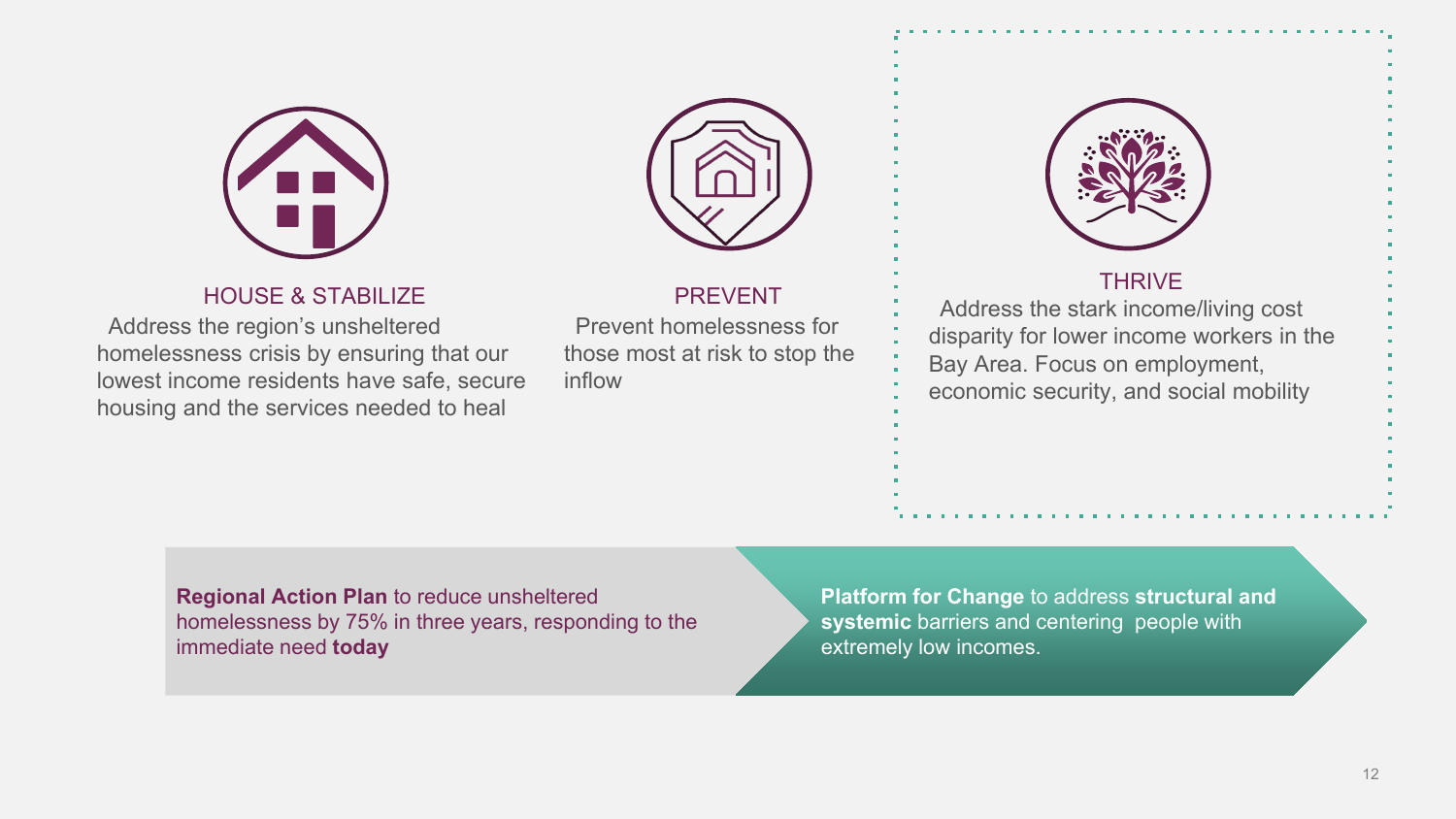## From December: Six Big **Moves**

#### **Housing**

- **RHNA enforcement and incentive tools**
- **Homekey 3.0**
- **Housing choice vouchers**

#### **Income**

- **Guaranteed income**
- **SSI reform**
- **Regional "intermediary" model for workforce development**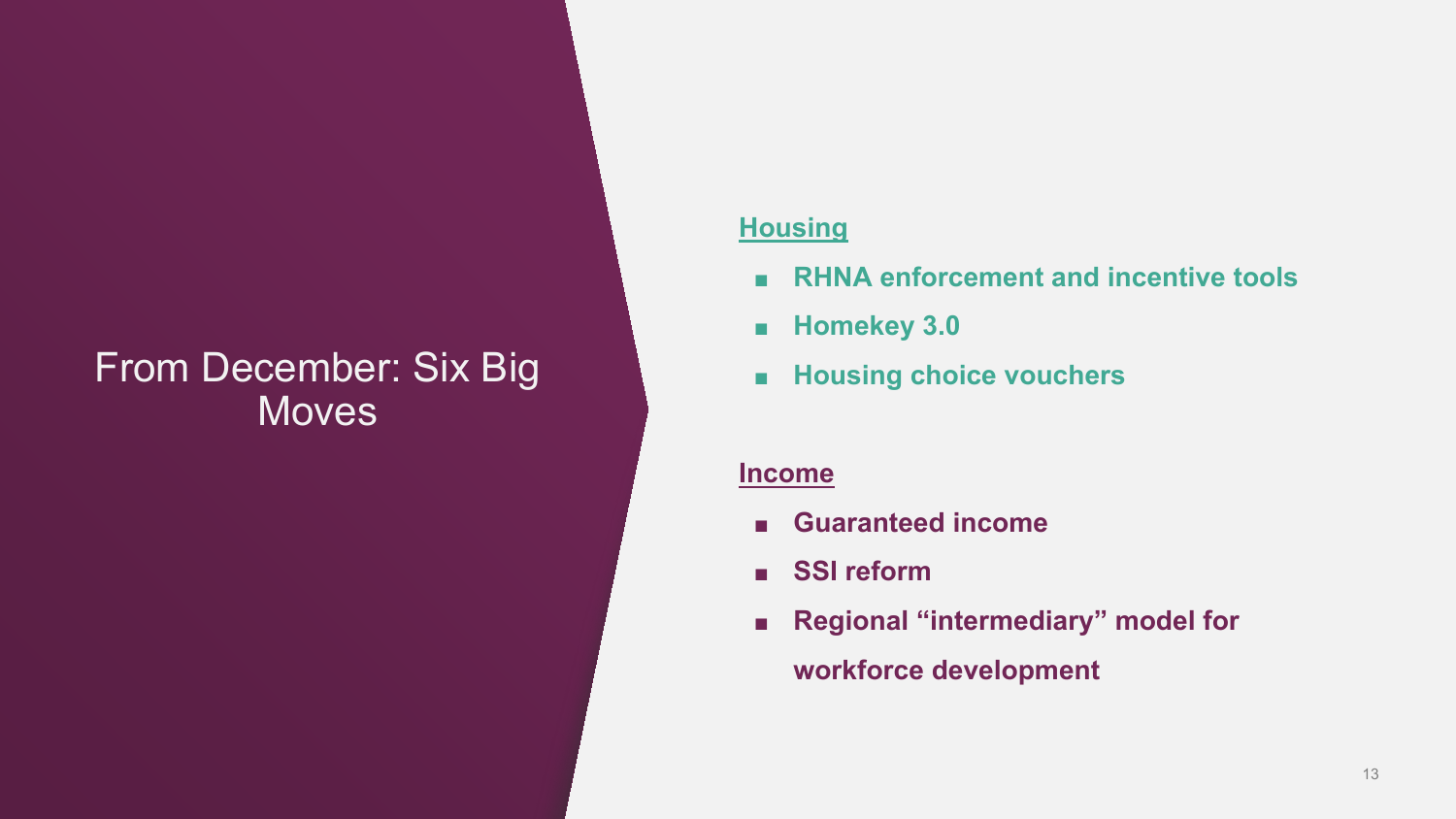## **Big Moves In** Process

#### **SUPPLY**

﹘ **Homekey** 

**HOUSING**

**INCOME**

- Zoning reform
- Development / Construction innovations (modular etc.)
- ﹘ Affordable housing funding reform
- ﹘ Creating affordable missing middle housing types
- Permanent source of funding
- Funding housing through healthcare (CalAIM)
- ﹘ New homeownership models

#### **DIRECT SUBSIDY**

- ﹘ **Housing Vouchers**
- Housing Authority coordination

#### **SAFETY NET**

- ﹘ **Guaranteed Income**
- ﹘ **SSI Reform**
- ﹘ Integrated benefits and other reforms to increase access
- ﹘ Benefits cliff reforms

#### **EMPLOYMENT**

- ﹘ **Regional Workforce "Intermediary" Model**
- Establish a regionally
- adjusted minimum wage

14

﹘ Job quality reforms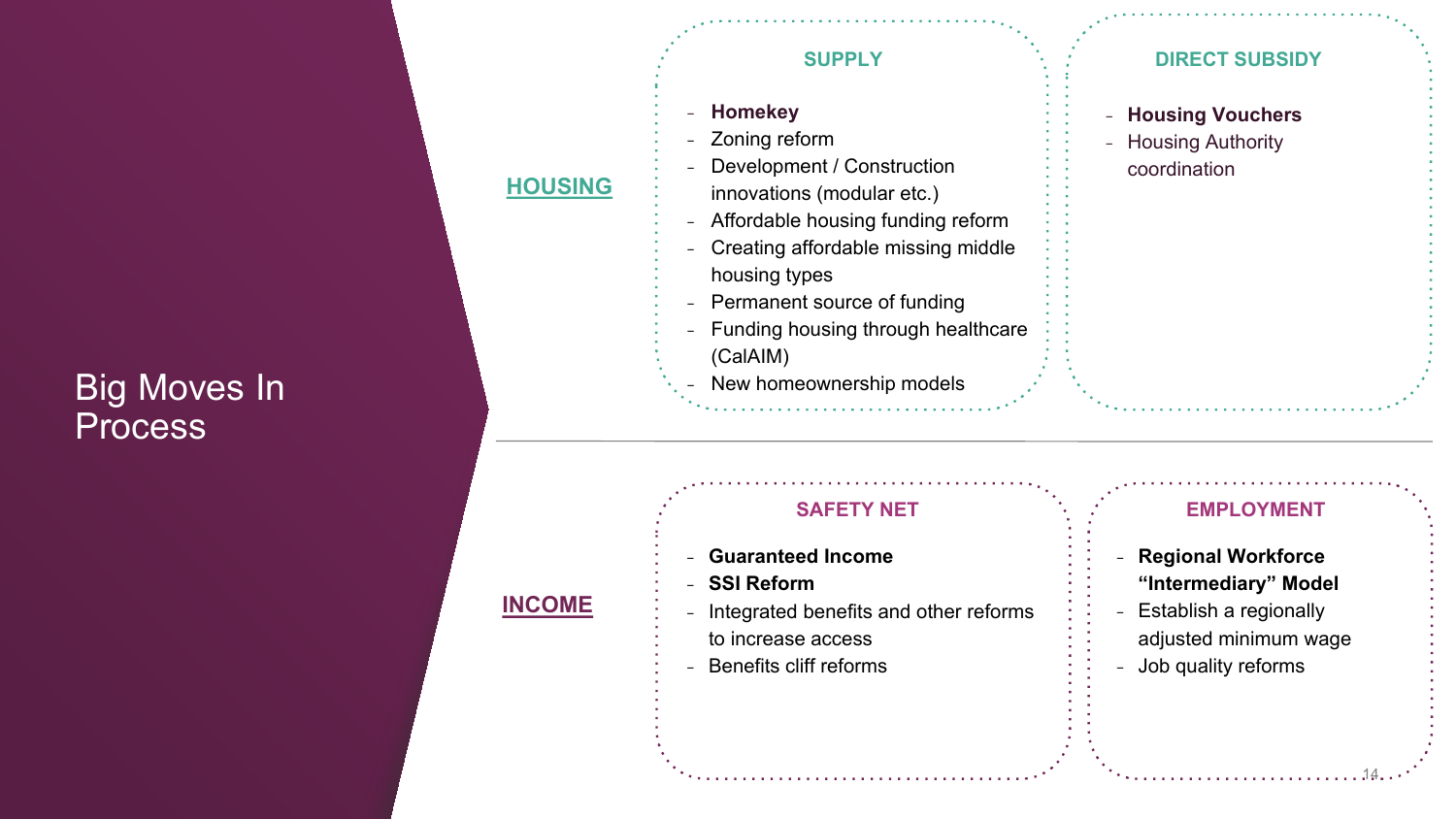Recent Research and Analysis



Sara Kimberlin Senior Policy Analyst California Budget and Policy Center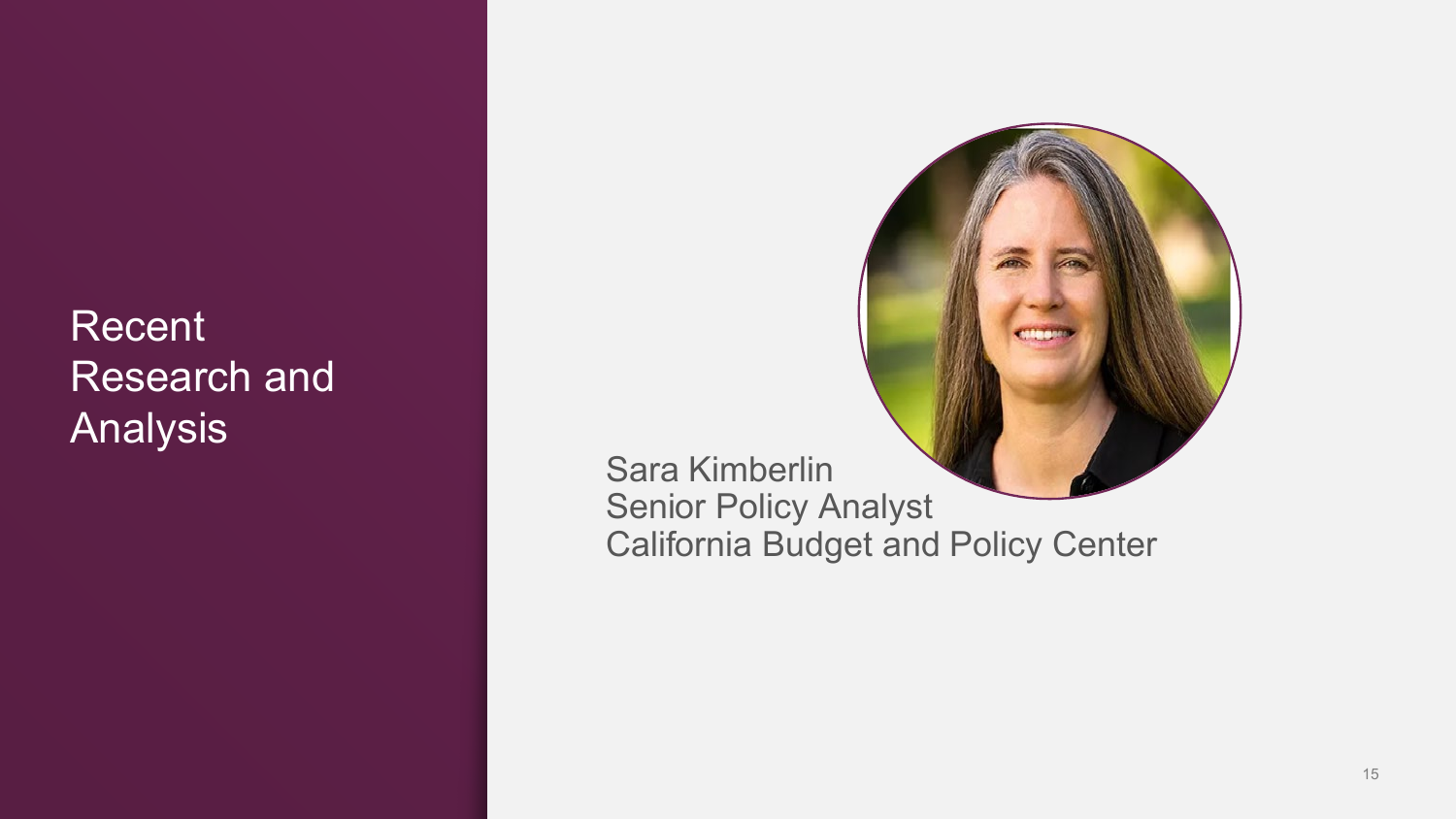## Big Moves: Safety Net

Safety Net: Raise incomes through the social safety net, ensuring an income floor below which no one will fall.

#### **1. Increase access to existing safety net benefits**

- a. SSI access
- b. CalWORKs access
- c. Pilot text campaigns and other outreach tools with community partners at the local level
- d. Leverage CalSAWs to reduce barriers at the local level
- **2. Increase benefits to reflect cost of living and provide more support**
	- a. Guaranteed Income
- **3. Remove barriers to economic mobility that exist in the safety net**
	- a. Benefit cliff reforms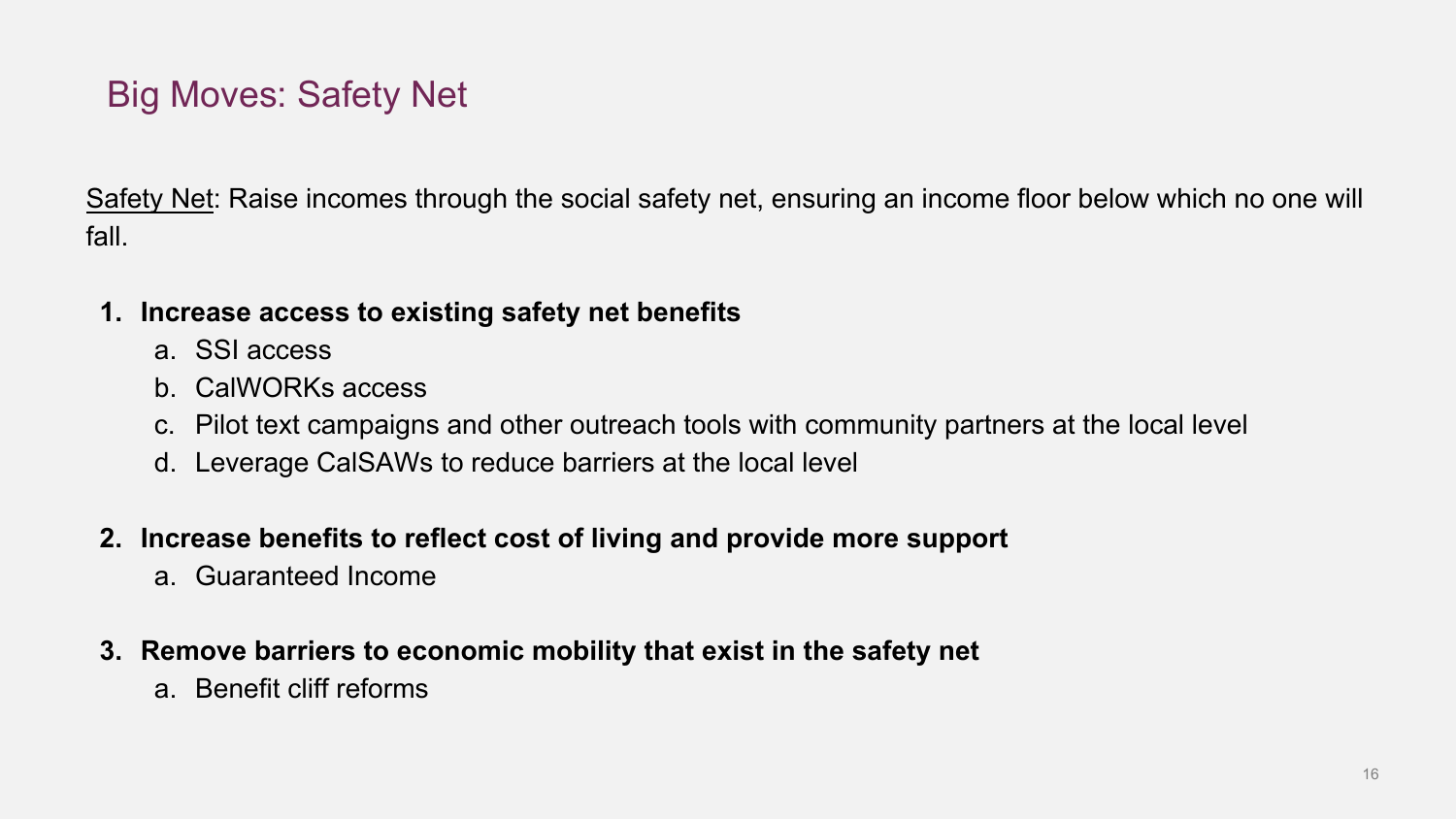#### **Q1: On a scale of 1-5, do you agree that these are the right ideas to focus on for the Safety Net portion of the Platform for Change?**

- **1. Increase access to existing safety net benefits**
	- a. SSI access, CalWORKs access, Pilot text campaigns and other outreach tools with community partners at the local level, Leverage CalSAWs to reduce barriers at the local level
- **2. Increase benefits to reflect cost of living and provide more support**
	- a. Guaranteed Income
- **3. Remove barriers to economic mobility that exist in the safety net**
	- a. Benefit cliff reforms

| Level of Agreement |                         | Definition                                          |  |
|--------------------|-------------------------|-----------------------------------------------------|--|
|                    | Strongly agree          | I can enthusiastically support, very minor concerns |  |
|                    | Agree with reservations | I have some reservations but can support            |  |
|                    | Neutral / abstain       | I am fine with the group consensus                  |  |
|                    | <b>Disagree</b>         | I have more reservations but wont hold up the group |  |
|                    | Strongly disagree       | I do not agree with the direction and can't support |  |